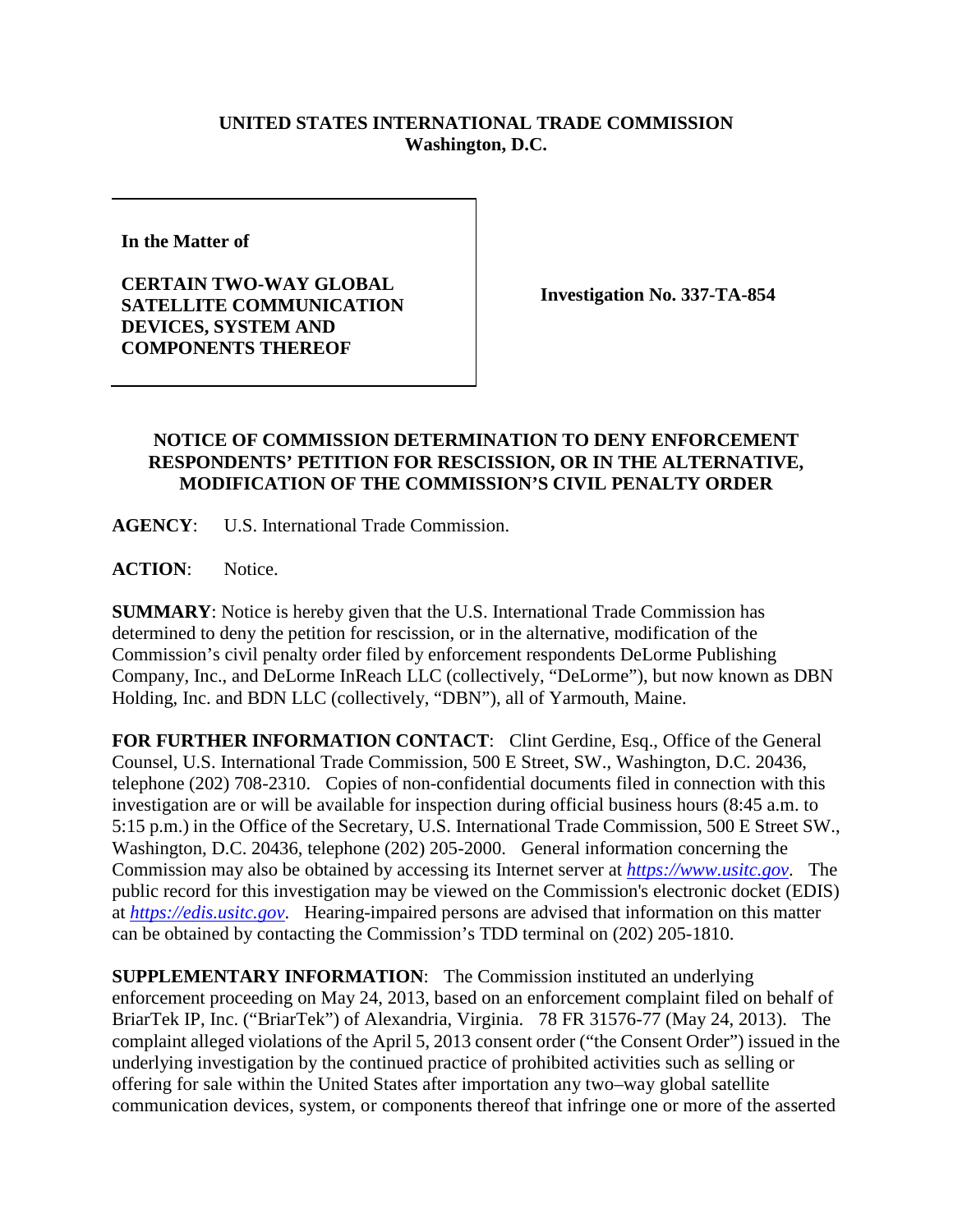claims of U.S. Patent No. 7,991,380 ("the '380 patent"). The Commission's notice of institution of the enforcement proceeding named DeLorme as respondents. The Office of Unfair Import Investigations was also named as a party.

On March 7, 2014, the administrative law judge ("ALJ") issued her enforcement initial determination finding a violation of the Consent Order. She concluded that, after issuance of the Consent Order, DeLorme sold or offered for sale within the United States after importation accused InReach 1.5 devices that infringe, via inducement, claims 1 and 2 of the '380 patent. The ALJ also found no induced infringement and therefore no violation of the Consent Order with respect to accused InReach SE devices. The ALJ also recommended a civil penalty of \$637,500 against DeLorme as an enforcement measure for the violation. On April 23, 2014, after review, the Commission determined to reverse the ALJ's finding of no induced infringement and no violation of the Consent Order with respect to accused InReach SE devices. As a result of this additional finding of violation, on June 9, 2014, the Commission issued a civil penalty order in the amount of \$6,242,500 for DeLorme's violation of the Consent Order on 227 separate days.

DeLorme timely appealed the Commission's final determination to the U.S. Court of Appeals for the Federal Circuit. During the pendency of the appeal, the U.S. District Court for the Eastern District of Virginia ("EDVA") found the relevant claims of the '380 patent to be invalid. Upon order of the Federal Circuit, prior to oral argument, DeLorme and the Commission submitted briefing regarding any potential effect of the affirmance of the invalidity judgment on the Commission's final determination. On November 12, 2015, the Federal Circuit affirmed the EDVA invalidity judgment. 622 Fed.Appx. 912 (Fed. Cir. 2015). On that same day, the Federal Circuit affirmed the Commission's final determination and civil penalty in a precedential decision. *See DeLorme v. ITC*, 805 F.3d 1328 (Fed. Cir. 2015). Among other findings, the Court held that: (1) it, rather than the Commission, should decide the issue of the effect of the affirmance of the EDVA invalidity judgment; and (2) the affirmance of the EDVA invalidity judgment had no effect on the Commission's final determination.

On December 22, 2015, following issuance of the Federal Circuit's decision, DeLorme filed a petition to rescind, or in the alternative, to modify the civil penalty order under Commission Rule  $210.76(a)(1)$  on the basis of the EDVA invalidity judgment and on certain public interest arguments. BriarTek and the Commission investigative attorney ("IA") each filed a response in opposition to the petition on January 4 and 11, 2016, respectively. Also, on January 15 and 22, 2016, respectively, DeLorme filed a motion for leave to file a reply to the IA's opposition and BriarTek filed a response to this motion.

On December 28, 2015, while its petition for rescission or modification with the Commission was still pending, DeLorme filed a petition for rehearing *en banc* with the Federal Circuit. After this petition was denied by the Federal Circuit, DeLorme (now known as DBN) filed a petition for certiorari with the U.S. Supreme Court. This petition was also denied. *See DBN Holding, Inc. v. ITC*, 137 S.Ct. 538 (Nov. 28, 2016).